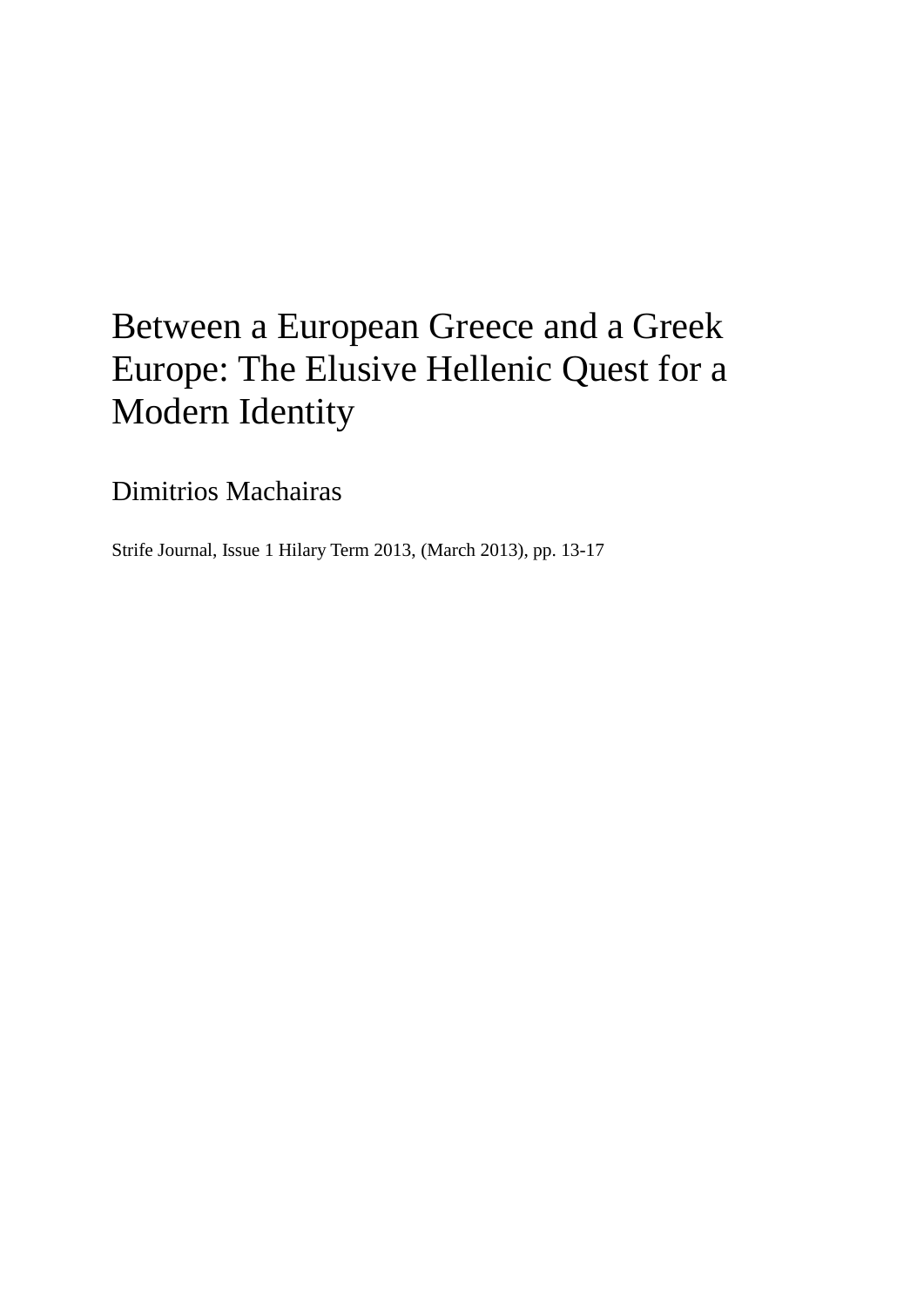## **Between a European Greece and a Greek Europe: The Elusive Hellenic Quest for a Modern Identity** Dimitrios Machairas

Greece is still in the midst of a major economic crisis, brought to its knees attempting to implement a fierce austerity program imposed by the European Union. According to the most recent data, the gross domestic product continues its freefall, contracting by 7.2% on an annual basis and to an overall level that is 20% lower than what it was in the third quarter of 2008, when the downturn begun.<sup>1</sup> Unemployment is soaring, reaching 26.8%, the highest in the EU, and <sup>2</sup> consecutive waves of salary and pension cuts and tax hikes are not simply crippling consumer strength, but actually driving to poverty a constantly increasing number of people, currently 31% of the population, which translates into 3.4 million people living on 60% less than the national average disposal income.<sup>3</sup> In this economic context, certain crucial questions come to light. Is the crisis only financial, or are we dealing with a crisis which permeates the fundamentals of the Greek society, its ideologies and institutions, its collective mentality and cultural character? Is this perhaps a crisis of the Greek identity as a whole? And towards what ultimate goal are all current sacrifices being made, what do Greeks really want? A Greece modernised through political and institutional Europeanisation, or a selfcreated modern Greece as a distinctive, yet integral part of Europe's political and economic mainstream setting?

Greece"s relationship to Europe is one of the oldest political debates in history, a debate which has been primarily contrastive in its discourse, distinguishing between Greeks and the "other", whether stereotyped or not. From ancient times, and particularly from the period between the 8th and 6th centuries B.C., when an  $H$ ellenic<sup>4</sup> ethnic self-consciousness apparently originates, the Greek has defined himself in contrast to barbaros (barbarian, meaning foreigner or of a foreign language). The works of ancient Greek historians Herodotus and Thucydides both reveal a clear recognition of the Hellenes" subjective distinction between themselves and the non-Greek "other". Although Herodotus assumed a more relativistic approach to this dichotomy, a more neutral and tolerant view of foreign ways as merely expressing different cultural systems regardless of their apparent strangeness, Thucydides was more critical, presenting the barbarians as a polar opposite, based on three elements which informed the Greeks" sense of identity. The colonial perspective through which Greeks viewed certain communities inhabiting the periphery of Greece, the geographical factor involved in their conception of the boundaries of "their" land, and the system of social and political organisation (in his case, the democratic city-state), which reflected, particularly in the Athenians' opinion, a superior cultural outlook in evolutionary terms.<sup>5</sup>

In the age of the Byzantine Empire (330- 1453 A.D.) the relationship perhaps becomes more ambiguous. Especially from<br>the  $10^{th}$  century Byzantium was the  $10^{th}$  century, Byzantium was essentially a Greek empire of the Christian East.<sup>6</sup> At its cultural core were the Greek language and the Greek-Orthodox religion, the two basic components of 'Greekness'.<sup>7</sup> At the same time, Europe is, according to Paul Valery, those peoples who throughout history have undergone the influence of the Greek rational and scientific thought, the Roman institutional and administrative model, and Christianity.<sup>8</sup> These were the main characteristics of the Byzantine Empire too, so Byzantium was European inasmuch as the heritage of Athens, Rome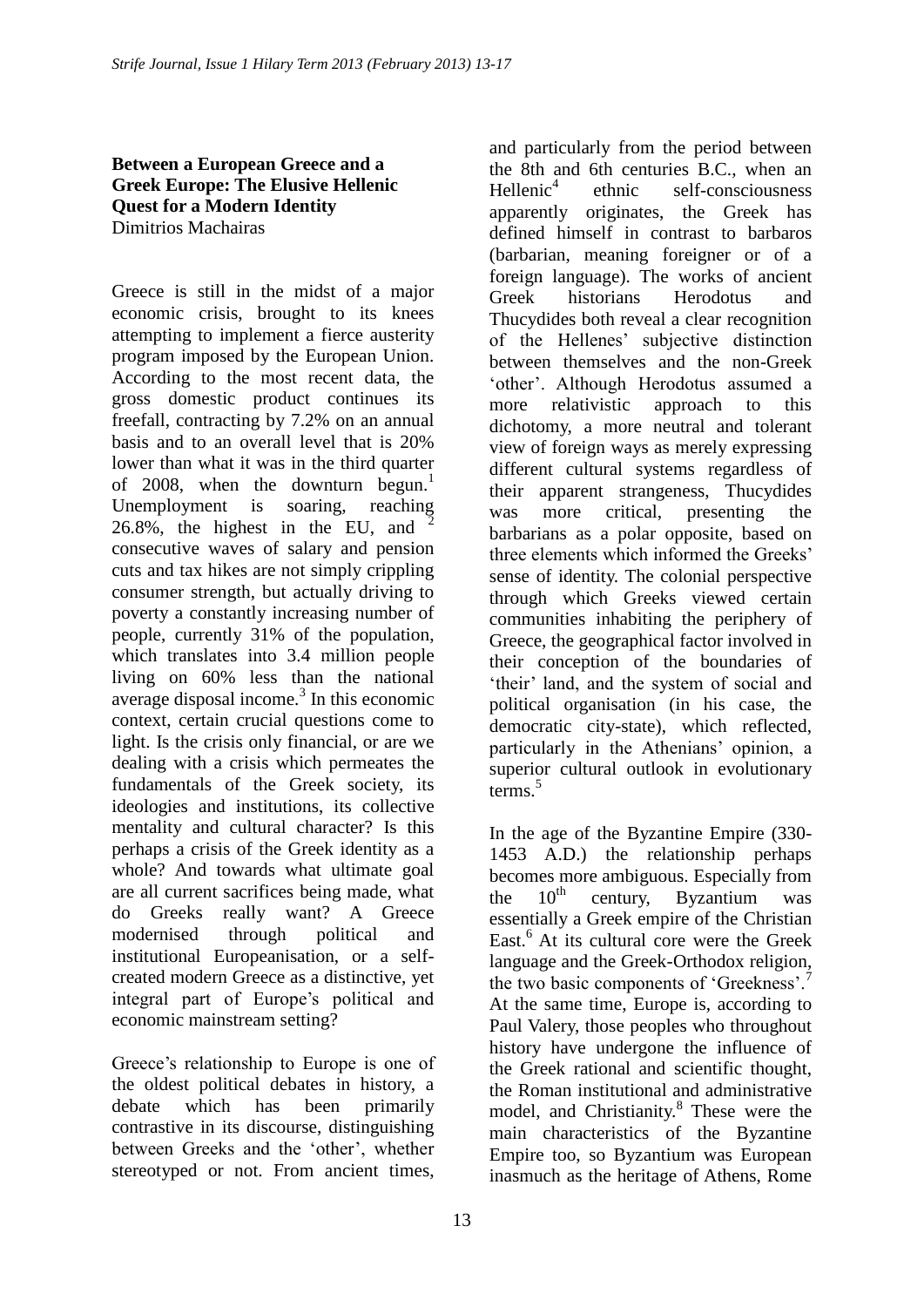and Jerusalem provided the pillars of its foundations.<sup>9</sup> The Great Schism between the Western and Eastern Christian churches, however, and the sacking of Constantinople by Western Crusaders in 1204 considerably undermined this feeling of commonness in the eyes of Greeks. Enough to bring about great political division over the potential reunion of the Orthodox and Catholic churches, even in the face of imminent total destruction by the Ottomans in 1453 when the now immortalised phrase "better the Turkish turban than the Papal tiara' expressed anti-Western sentiment and reflected the seemingly eternal Greek vacillation between East and West. Highly indicative of the long-lasting effect of these historical landmarks in the Greek psyche is Pope John Paul II's , 2001 visit to Athens, in which he expressed what came to be considered in Greece as a formal apology for the crimes of the Catholics against the Orthodox, 800 years after the event. This was hailed by a prominent Greek scholar as the greatest victory for Hellenism since the battle of Marathon against the Persian Empire in 480 B.C. $^{10}$ 

The Modern Greek state was established in the early  $19<sup>th</sup>$  century, following the Greek War of Independence, through such conditions that rendered it a quasiprotectorate state. The fact that the socalled 'French', 'English', and 'Russian' Parties constituted the three dominant forces in the political life of the newly founded state provides a blunt indication of the degree of foreign influence, if not control, and of the dependence on outside support for the continuation of the liberation struggle against the Ottoman Empire, as that dependence was perceived by the Greek political elites of the time. Subsequently in 1832 the Great Powers installed Otto, Royal Prince of Bavaria, as King of Greece. The measures undertaken by his representatives and committees to reform the country and its identity were inevitably condemned by Greek public

opinion, since they were coming from people foreign to the Greek nation, and hence failed to take into consideration its peculiarities, traditions and strong political customs, as well as its fervent aspiration to liberate the rest of the Greek lands still occupied by the Ottomans. $^{11}$  This sense of distinctiveness, however, was not enough to distance Greece from Europe. In his famous speech during the proceedings of the Greek National Assembly of 1844, politician Ioannis Kolettis argued: "Because of its geographical position, Greece is the centre of Europe. With the East on its right and the West on its left, Greece is destined to enlighten the east through its rebirth as it enlightened the West with its decline.<sup> $12$ </sup>

Apart from the East-West controversy, with the advent of the nation-state in European history, the issue of the modern Greek identity has been further complicated by the distinction between ethnicity and nationality because it begged the question of the origins and character of the assumed national identity. Widely accepted definitions explain ethnic identity as belonging to a group of people who perceive themselves as culturally distinct from other groups, usually maintaining myths of common origin and prescriptions of endogamy. National identity, on the other hand, refers to affiliation and allegiance to a particular state, be it a state of origin and/or residence. As is the case with ethnicity, a sense of commonness in terms of any combination of elements like history, ancestry, language, religion, and customs usually underlies nationality as well. What is sometimes considered an added characteristic of national identity we here find at the centre of an ethnic group's right to a political organization and selfdetermination delineated by the cultural boundaries responsible for its distinctiveness.

Writing from a modernist perspective, Constantine Tsoukalas argues that the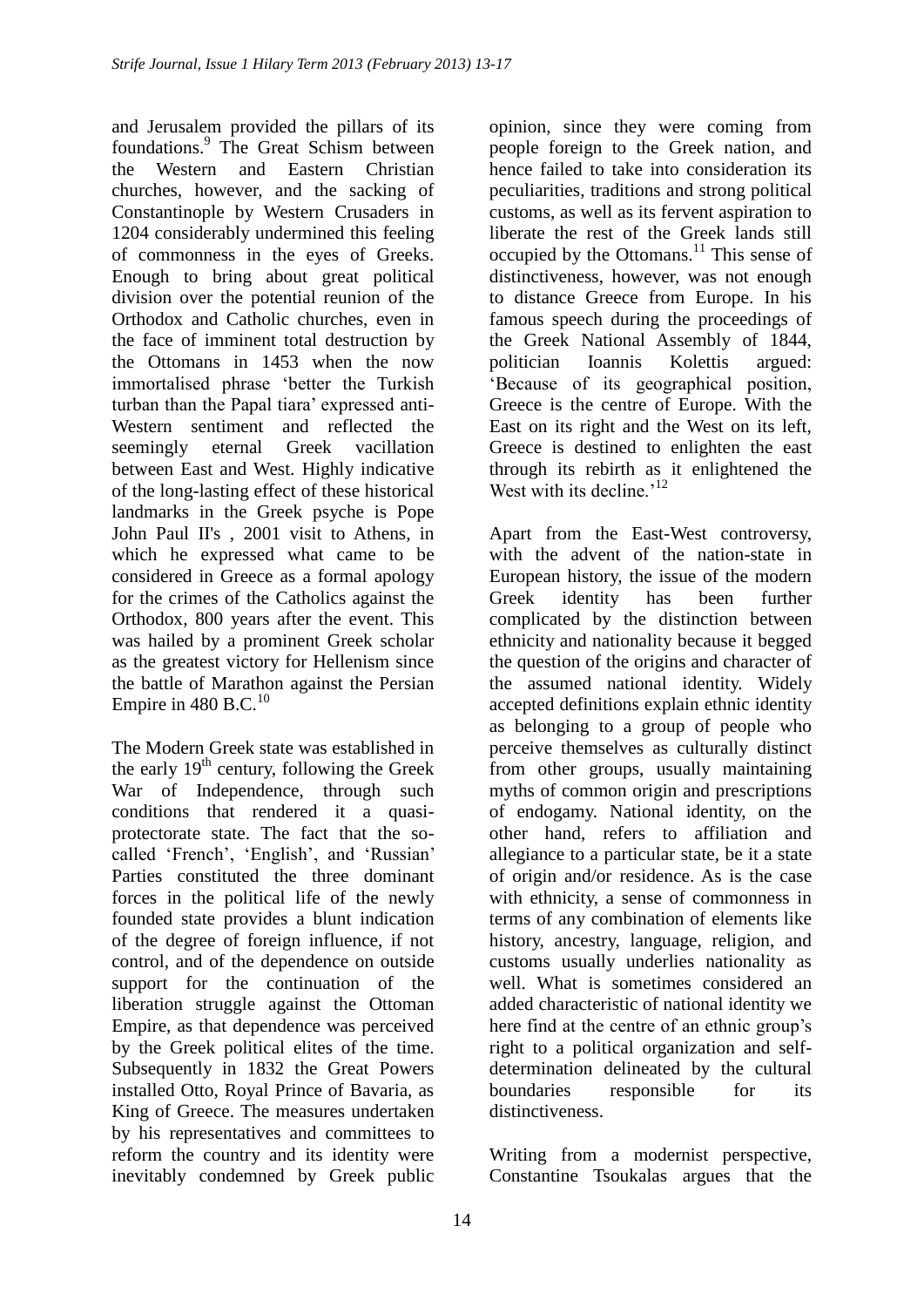national identity promoted since the establishment of the Modern Greek state, often referred to as "Helleno-Christianity" is based on a constructed continuity from a mythical past through Byzantium to our days, initially imported from the West as a product of the Enlightenment, when Europe sought to justify its expansionist tendencies by tracing its origins back to a supposedly racially superior and largely idealized cradle in Ancient Greece.<sup>13</sup> Lured by this very flattering, European version of their ancestors, Greeks were led to believe that they were different from the other ethnic groups which were seeking selfdetermination in the context of the general national awakening in the Balkans, and went on to connect themselves to that glorious past, a difficult task that implicated ideas of exceptionalism, historical continuity, and a problematic fusion of pagan classicism and Byzantine Christianity as the basis of the emerging national identity.<sup>14</sup> Tsoukalas's view presents an internally incoherent Greek identity stereotype, and hints to an inherent controversy that exists on a seemingly twin axis. He writes that:

The opposition between East and West was to develop into the main cultural issue of Modern Greece. It reflects a profound dichotomy of the discourse over national identity and goes far beyond the mere antithesis between tradition and modernity. The specificity of Greece resides in the fact that both tradition and modernity are traceable to the opposing conceptions of the national 'essence'.... The struggle between tradition and modernity is not reducible to an opposition between domestic and imported cultural tenets, simply because they are the chief constituent elements of modern Hellenism.<sup>15</sup>

From a similar perspective, Antonis Liakos points to another dimension of this oscillation: an apparent contradiction of the Greek national historiography, which aimed at protecting national history from Eurocentrism  $-$  with the integration of the Byzantine Empire into the concept of national continuum – while at the same time considering it an essential contribution to European history, ultimately supporting a delineation of Greek citizenship and national identity based on ethnocultural grounds.<sup>16</sup> This modernist view of the nation as being the product of the nation-state naturally assumes that the Greek nation was 'artificially' created by the Modern Greek state and it did not really exist before that.

From an opposing angle, George Contogeorgis asserts that the Greek nation has existed for more than three thousand years, inasmuch as it is based on a Greek identity that had taken shape since at least the Creto-Mycenaean age (circa 1600 – 1100 B.C.) and evolved continuously transforming until the present day. Hellenism was constituted as a "cosmosystem", i.e. a system of many polities of a small-scale character, with its fundamental societal entity being the *polis* (the city, and its subsequent political manifestation, the city-state), and on anthropocentric, that is, humanist foundations. This was the first instance in human history when alongside autocracy, a system of societies bound by common determinants like anthropocentric freedom and the monetary economy is created. In fact, current Western anthropocentric system is the modern, large-scale version of the Greek one, and is still in its early phase, lacking the latter"s historical depth and experience. The Greek nation is essentially a "nation-cosmosystem", with multiple collective sub-identities (eg. the local, the polity, the ethnos/ethnicity, the overarching national, etc.), and the Greek nation-state is merely one of its expressions, a particular manifestation of the Greek identity in the context of the anthropocentric paradigm of the modern world. $^{17}$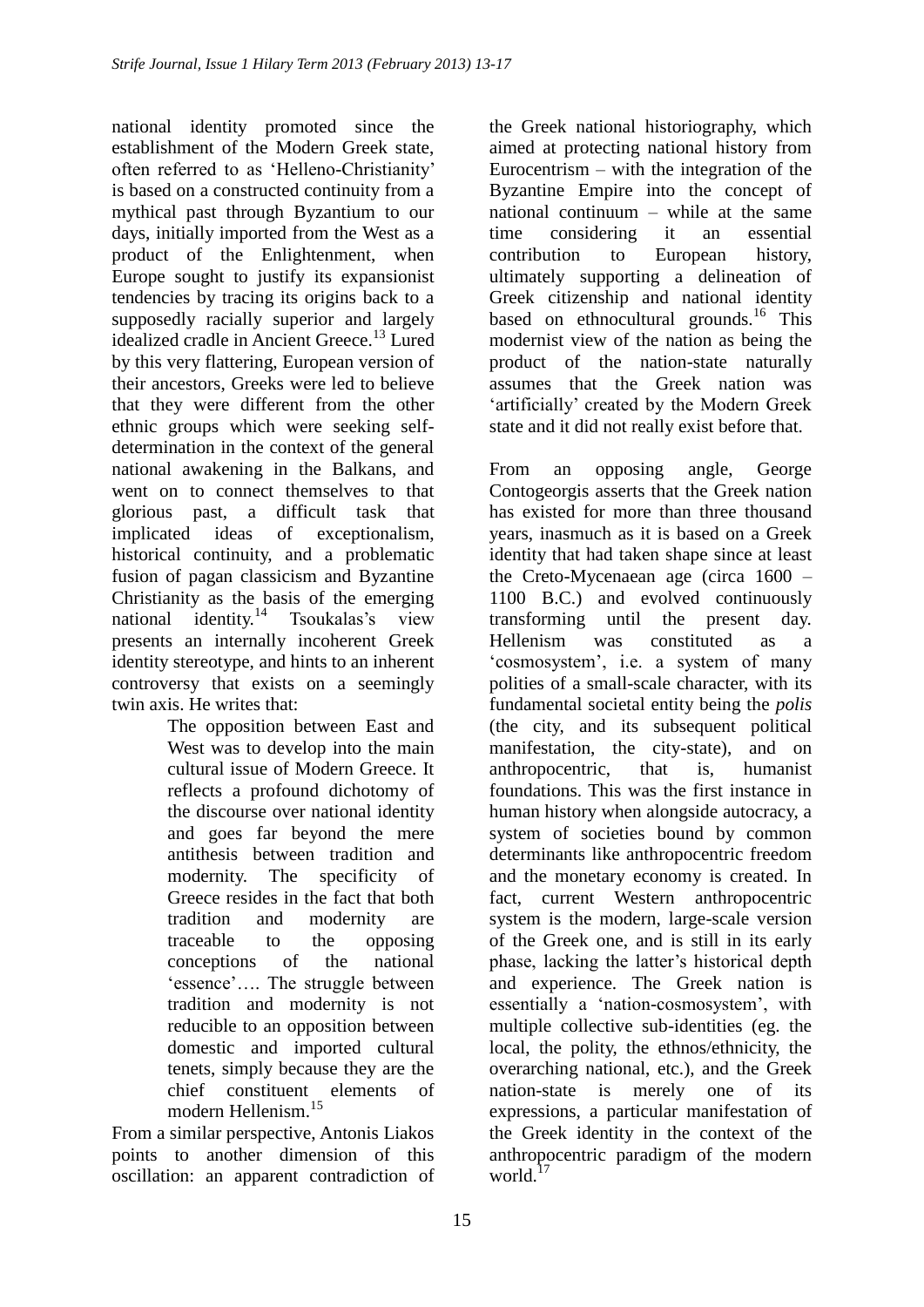The incompatibility of the Greek system and the Western European model lies in the fact that the former had an ultimately ecumenical, all-encompassing character in virtue of its long historical evolution through the whole spectrum of political organisation (from the smallest scale of the city-state to the multi-cultural empire), while the latter was only materialising the anthropocentric, and hence democratic, vision of society for the first time, and most importantly, on principles like the sovereignty of the state over society and national homogenisation, to which the Greek cosmopolitan system was inherently contrary. According to this rationale, the Modern Greek state established in the 19<sup>th</sup> century – with the foreign dependencies described above – was essentially asking a politically mature Greek society to regress in order to adapt and synchronise itself to the "proto-anthropocentric" steps of the West.<sup>18</sup> Considering this thesis, the subsequent resistance of Greek society against such efforts, whether domestic or foreign, against what the West calls 'modernisation' can be explained, as is the apparent paradox that what appears to work successfully in Europe repeatedly fails when it is applied in Greece. I argue that broader Greek society is perhaps subconsciously aware of such a fundamental incompatibility and thus tends to be sceptical of the notion that modernisation requires emulation of the Western European model.

In light of this historical and theoretical framework, how are we to interpret the insistence on the part of Greece to accept, at whatever cost for the last three years, almost all the measures that have been imposed by its international lenders and the EU to rescue the country from default and remain in the Eurozone? Is it an indication that, finally, Greece has realised the necessity of following Europe's socioeconomic example, and by extension, perhaps adopting a more European identity

as well? At this point, it should be stressed that there is not a single "Greece". This crisis has brought to light a seemingly serious divergence between the country"s political establishment and Greek society as a whole. On the one hand, all governments since 2009 have evangelised the necessity of the austerity programme and of staying in the Eurozone as the only solution to the economic crisis and to a long-overdue modernisation of the country. According to mainstream discourse, there is no other viable alternative, only total economic destruction. It was Greece's last chance to rebuild itself through monumental reforms, which would bring an end not only to its current economic ailments, but also to its general lack of credibility and transparency, to the populism of the political system, to the corruption, favouritism and clientelism of the state apparatus, and ultimately transform the mentalities and practices of the past.<sup>19</sup>

On the other hand, the majority of Greeks have opposed the economic measures with a series of demonstrations and general strikes taking place since 2010 and occasionally involving violent clashes between protesters and the riot police. Since the June 2012 elections, anti-bailout radical left Syriza and the extreme rightwing Golden Dawn parties have gained considerable strength in public opinion polls, with the former now being the most popular party, and the latter coming third behind the conservative New Democracy party, which leads the three-party coalition government; the polls also show the majority of Greeks believing that the country will not remain in the euro. $20$ Officially, Syriza supports the view that Greece should remain in the euro, while the nationalist Golden Dawn claims that if the current crisis boils down to a dilemma between keeping the euro and preserving a free, sovereign Greece, the latter has precedence. $^{21}$  At the same time, there is a general sense of unfairness in Greece.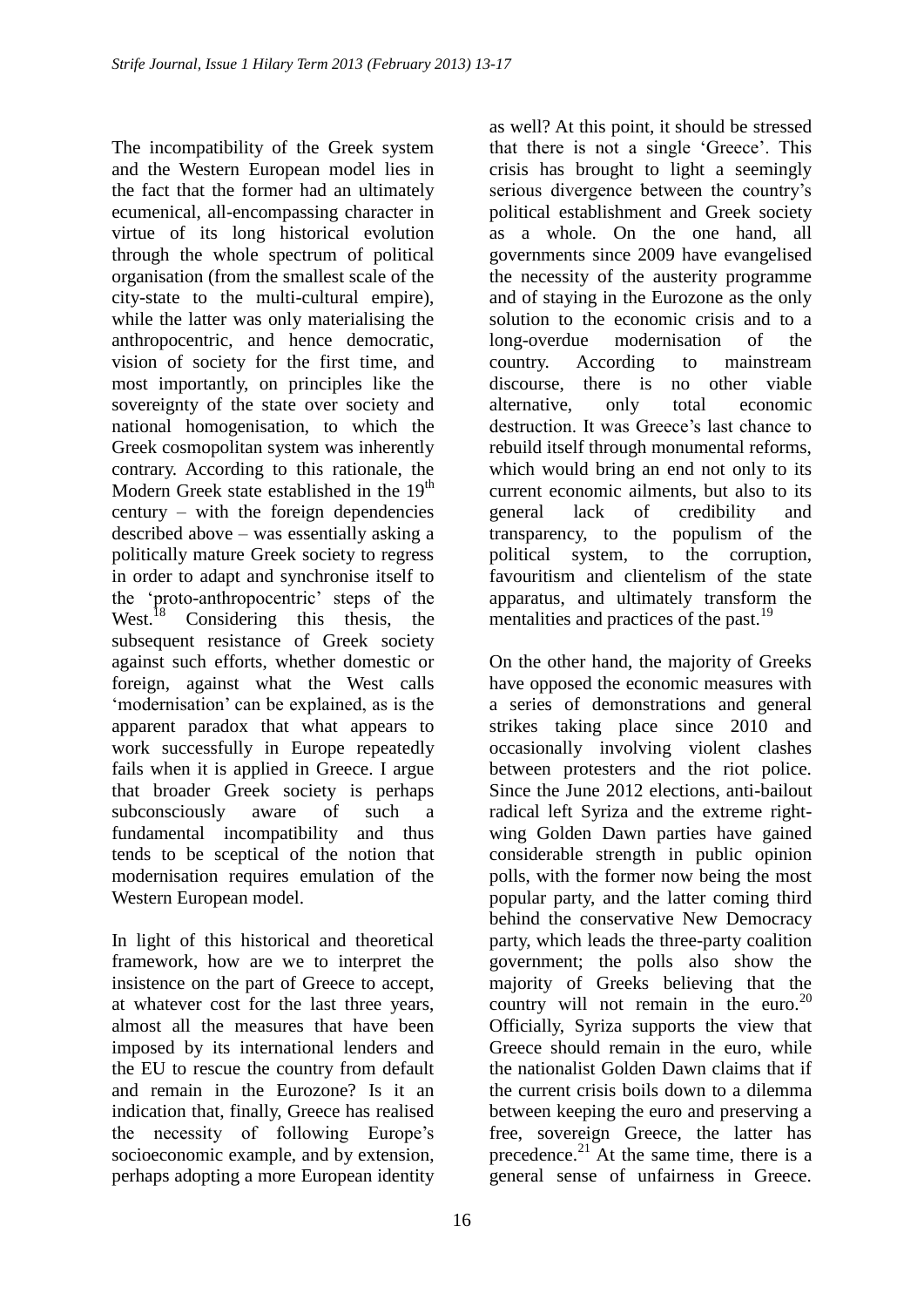Public opinion shows deep distrust of the country"s political class, which has governed for the last 30 years and is in the greatest part responsible for the current situation due to its self-serving handling of the economy in its endless strife for political power. Furthermore, a clear condemnation of the policies being pursued, which, despite all the sacrifices, have failed to recover the economy; and finally, a resentment of the fact that Greece is wrongly accused as the sole or main culprit for the Eurozone crisis and Greeks being presented as lazy and living at the expense of European taxpayers, whilst Germany, the central protagonist of the euro crisis, is handling it according to its narrow national interests and is consequently undermining European integration. $^{22}$ 

The exact degree to which Europeanness is crucial for the modern Greek identity is difficult to ascertain – the task of collective psychoanalysis seems unrealistic – yet, certain points can be ascertained. To begin with, Greeks do not appear convinced that modernisation equals Europeanisation. The recent rise of political parties which have been known to be sceptical or outright critical of the EU and its federalist trajectory indicates that there is a considerable proportion of Greeks for whom membership of the monetary union and the EU is not an end in itself. A modern country indeed constitutes a persistent aspiration of Greek society, and Europe is geographically, culturally and ideologically the closest example. But Greeks seem to feel European insofar as Europe maintains a character that is compatible to and respectful of the Greek collective temperament. Greeks have historically preferred Europe to imitate them, rather than the reverse. And ideally, they would perhaps prefer a distinctively Greek modern identity than a largely imported one. Of course, a clear and solid theoretical conceptualisation of such a modern Greek identity has not yet gained traction, so we find Greece still struggling to find a balance between, at times, a pathetic, ludicrous mimicking of foreign ways and, at others, a reactionary and completely myopic disregard of international developments or paradigms. Perhaps the only thing that is missing is a state that can finally put our idiosyncratic uniqueness to good use.